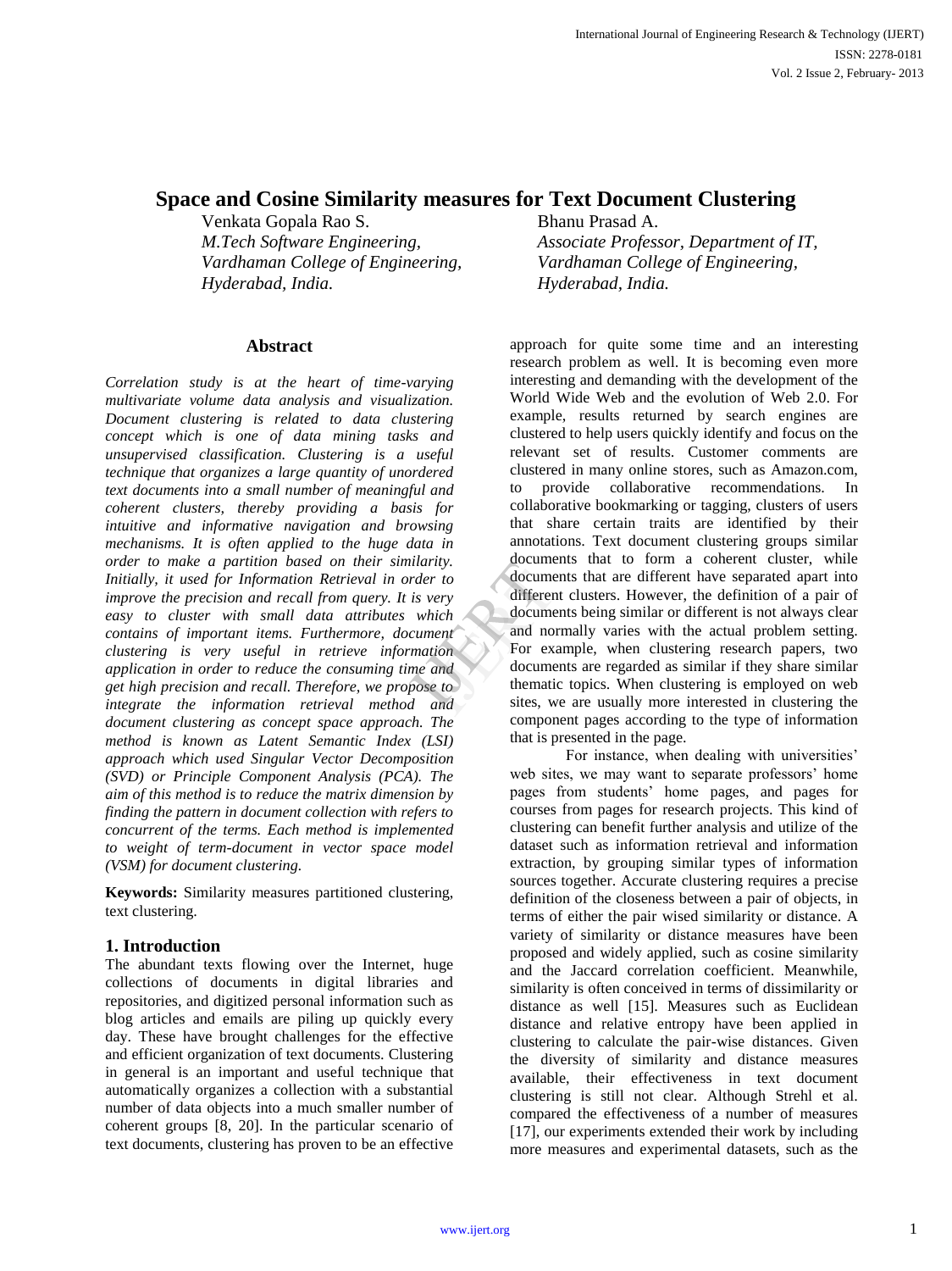averaged Kullback-Leibler divergence, which has shown its effectiveness in clustering text and attracted considerable research interest recently. More specifically, we evaluated five measures with empirical experiments: Euclidean distance, cosine similarity, Jaccard coefficient, Pearson correlation coefficient and averaged Kullback-Leibler divergence. Each of the measures are further discussed. In order to come up with a sound conclusion we have performed an empirical evaluation with seven data sets that each have different characteristics. They contain such things as newspaper articles, newsgroup posts, research papers, and web pages. They all come with a set of categorizing labels, with one category attached to each document. These pre-assigned labels are very useful for cluster validation; we use them to measure the consistency between the resulting clusters and the categories created by human experts.

We use two measures to evaluate the overall quality of clustering solutions purity and entropy, which are commonly used in clustering [23, 22]. However, manually assigned labels are normally not available in clustering, and in these case other measure such as within-cluster distances and between clusters distances [13] can be used for evaluation. These are not used in this paper because all the datasets already have labels. Fraction<br>
Summary only if<br>
thave<br>  $\begin{array}{r}\n\text{1} & \text{2} \\
\text{1} & \text{3} \\
\text{2} & \text{4} \\
\text{3} & \text{5} \\
\text{4} & \text{6} \\
\text{5} & \text{6} \\
\text{6} & \text{7}\n\end{array}$ 

# **2. Related Work**

#### **2.1 Similarity Measures**

Before clustering, a similarity/distance measure must be determined. The measure reflects the degree of closeness or separation of the target objects and should correspond to the characteristics that are believed to distinguish the clusters embedded in the data. In many cases, these characteristics are dependent on the data or the problem context at hand, and there is no measure that is universally best for all kinds of clustering problems. Moreover, choosing an appropriate similarity measure is also crucial for cluster analysis, especially for a particular type of clustering algorithms. For example, the density-based clustering algorithms, such as DBScan [4], rely heavily on the similarity computation. Density-based clustering finds clusters as dense areas in the data set, and the density of a given point is in turn estimated as the closeness of the corresponding data object to its neighbouring objects. Recalling that closeness is quantified as the distance/similarity value, we can see that large number of distance/similarity computations are required for finding dense areas and estimate cluster assignment of new data objects. Therefore, understanding the effectiveness of different measures is of great importance in helping to choose the best one. In

general, similarity/distance measures map the distance or similarity between the symbolic description of two objects into a single numeric value, which depends on two factors the properties of the two objects and the measure itself. In order to make the results of this study comparable to previous research, we include all the measures that were tested in [17] and add another one the averaged Kullback-Leibler divergence. These five measures are discussed below. Different measure not only results in different final partitions, but also imposes different requirements for the same clustering algorithm.

## **2.2 Metric**

Not every distance measure is a metric. To qualify as a metric, a measure d must satisfy the following four conditions. Let x and y be any two objects in a set and  $d(x, y)$  be the distance between x and y.

1. The distance between any two points must be nonnegative, that is,  $d(x, y) = 0$ .

2. The distance between two objects must be zero if and only if the two objects are identical, that is,  $d(x, y) = 0$ if and only if  $x = y$ .

3. Distance must be symmetric, that is, distance from x to y is the same as the distance from y to x, ie.  $d(x, y) = d(y, x)$ .

4. The measure must satisfy the triangle inequality, which is  $d(x, z) = d(x, y) + d(y, z)$ .

## **2.3 Cosine Similarity**

When documents are represented as term vectors, the similarity of two documents corresponds to the correlation between the vectors. This is quantified as the cosine of the angle between vectors, that is, the socalled cosine similarity. Cosine similarity is one of the most popular similarity measure applied to text documents, such as in numerous information retrieval applications [21] and clustering too [9]. Given two documents ta and tb , their cosine similarity is

$$
SIM_C(\overrightarrow{t_a}, \overrightarrow{t_b}) = \frac{\overrightarrow{t_a} \cdot \overrightarrow{t_b}}{|\overrightarrow{t_a}| \times |\overrightarrow{t_b}|}
$$

Where  $t_a$  and  $t_b$  are m-dimensional vectors over the term set  $T = \{t1, \ldots, tm\}$ . Each dimension represents a term with its weight in the document, which is nonnegative. As a result, the cosine similarity is nonnegative and bounded between [0, 1]. An important property of the cosine similarity is its independence of document length. For example, combining two identical copies of a document d to get a new pseudo document d0, the cosine similarity between d and d0 is 1, which means that these two documents are regarded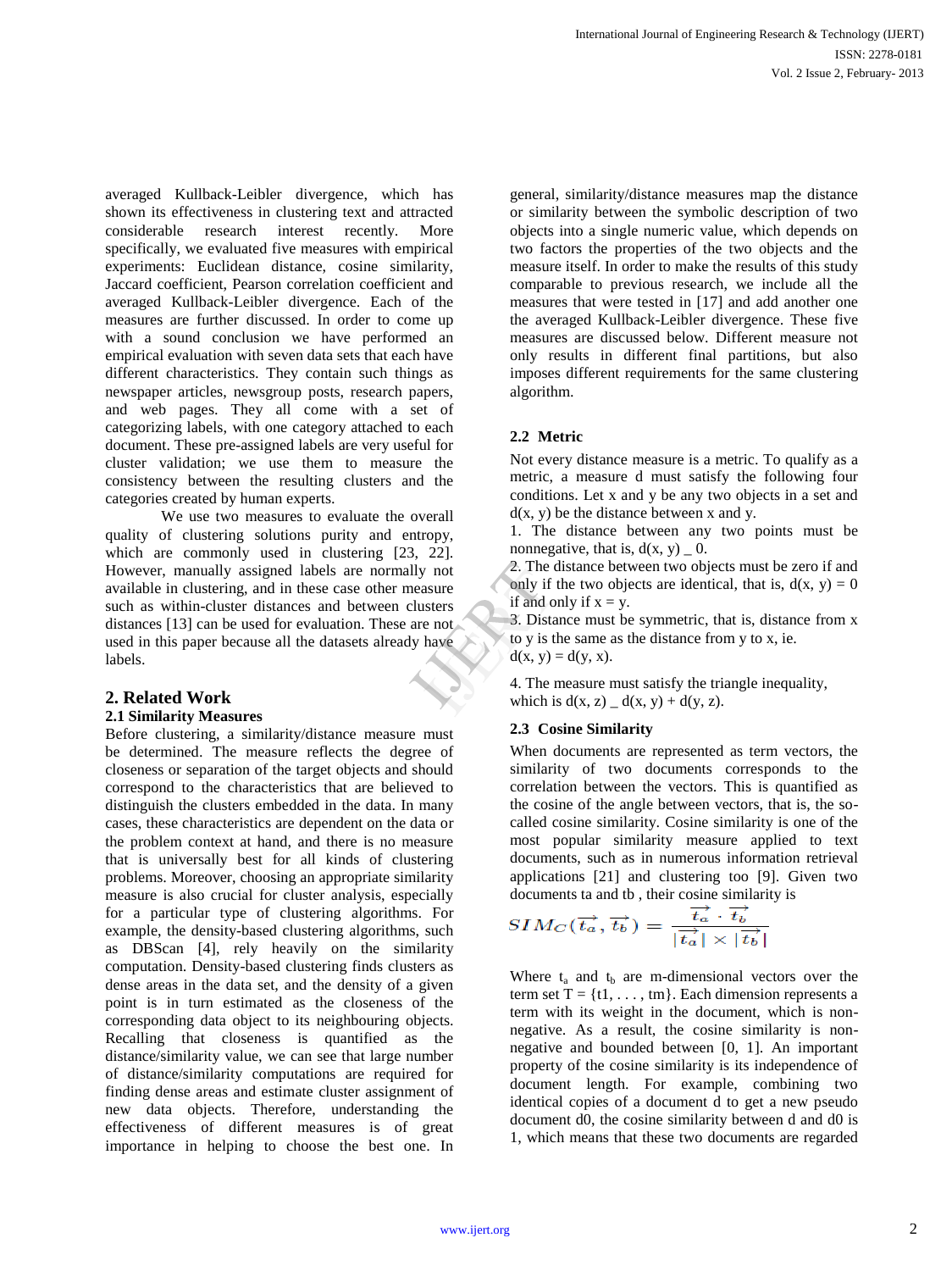to be identical. Meanwhile, given another document l, d and d0 will have the same similarity value to l, that is, sim ( $t_d$ , $t_l$ ) =sim( $t_{d0}$ , $t_l$ ). In other words, documents with the same composition but different totals will be treated identically. Strictly speaking, this does not satisfy the second condition of a metric, because after all the combination of two copies is a different object from the original document. However, in practice, when the term vectors are normalized to a unit length such as 1, and in this case the representation of d and d0 is the same.

#### **2.4 Clustering algorithm**

For all subsequent experiments, the standard K-means algorithm is chosen as the clustering algorithm. This is an iterative partitioned clustering process that aims to minimize the least squares error criterion [15]. As mentioned previously, partitioned clustering algorithms have been recognized to be better suited for handling large document datasets than hierarchical ones, due to their relatively low computational requirements [16, 9, 3]. The standard K-means algorithm works as follows. Given a set of data objects D and a pre-specified number of clusters k, k data objects are randomly selected to initialize k clusters, each one being the centroid of a cluster. The remaining objects are then assigned to the cluster represented by the nearest or most similar centroid. Next, new centroids are recomputed for each cluster and in turn all documents are re-assigned based on the new centroids. This step iterates until a converged and fixed solution is reached, where all data objects remain in the same cluster after an update of centroids. The generated clustering solutions are locally optimal for the given data set and the initial seeds. Different choices of initial seed sets can result in very different final partitions. Methods for finding good starting points have been proposed [1]. However, we will use the basic K-means algorithm ows.<br>
iffied<br>
omly<br>
iffied<br>
Decompused Ei<br>
then<br>
st or<br>
sare<br>
Sare<br>
Sare<br>
Sare<br>
Sare<br>
Sare<br>
Sare<br>
Sare<br>
Sare<br>
Sare<br>
Becompused Ei<br>  $\frac{1}{2}$ <br>
Decompused Ei<br>  $\frac{1}{2}$ <br>  $\frac{1}{2}$ <br>  $\frac{1}{2}$ <br>  $\frac{1}{2}$ <br>  $\frac{1}{2}$ <br>  $\frac{1}{2}$ <br>

because optimizing the clustering is not the focus of this paper. The K-means algorithm works with distance measures which basically aims to minimize the withincluster distances. Therefore, similarity measures do not directly fit into the algorithm, because smaller values indicate dissimilarity. The Euclidean distance and the averaged KL divergence are distance measures, while the cosine similarity, Jaccard coefficient and Pearson coefficient are similarity measures. We apply a simple transformation to convert the similarity measure to distance values. Because both cosine similarity and Jaccard coefficient are bounded in [0, 1] and monotonic, we take  $D = 1 - SIM$  as the corresponding distance value. For Pearson coefficient, which ranges from  $-1$  to  $+1$ , we take  $D = 1 - SIM$  when SIM  $\_ 0$  and  $D = |SIM|$  when  $SIM < 0$ .

#### **Singular Value Decomposition (SVD)**

The singular value decomposition is a method whi8ch can fi8nd the patterns in the matrix and identify which words and documents are similar to each other. It creates the new matrices from term (t)x document (d) matrix A that are matrices U,  $\Sigma$  and V such that  $A=USV<sup>T</sup>$  which can be illustrated. The SVD matrix shows where U has orthogonal, unit-length column  $(U<sup>T</sup>U=I$  and it is called right singular vectors, unitlength column (V<sup>T</sup>V=I) and  $\Sigma$  is diagonal matrix (k x k) of singular values, where k is the rank of A( $\leq$ min(t,d). generally, A=U $\sum V^T$  matrix must all be the full rank the amount of dimension reduction, k need to choice correctly in order to represent the real structure in the data.

#### **Principal Component Analysis PCA**

Principal component analysis is a method to find k ―principal axes‖ which are othonkormal coordinate systems that can capture most of the variance in data. Basically, PCA is formed from singular Vector Decomposition (SVD) on the covariance matrix which used Eigen vector or value of covariance matrix.

#### **3. Performance Evaluation**

In order to know the performance for quality of clustering, there are two measurements which are Fmeasure and entropy [17]. This basic idea is from information retrieval concept. In this technique, each cluster is considered as if it were the result of query and each class as if it were the desired set of documents for the query. Furthermore, the formulation of F-measure involves Precision and recall for each cluster j and class i are as follows:

$$
Recall(i, j) = \frac{n_{ij}}{n_i}; Precision(i, j) = \frac{n_{ij}}{n_j}
$$

Where  $n_{ii}$  is the number of documents with class label *i* in cluster  $j$ ,  $n_i$  is the number of documents with class label *I* and  $n_j$  is the number of documents in cluster *j*. Thus, the F-measure cluster *j* and class *i* is obtained as this below equation:

$$
F(i,j) = \frac{(2 * Recall(i,j) * Precision(i,j))}{Recall(i,j) + Precision(i,j)}
$$

The higher f-measure is the higher accuracy of cluster, includes precision and recall. Another measurement which related to the internal quality of clustering is entropy measurement (and it can be formulated: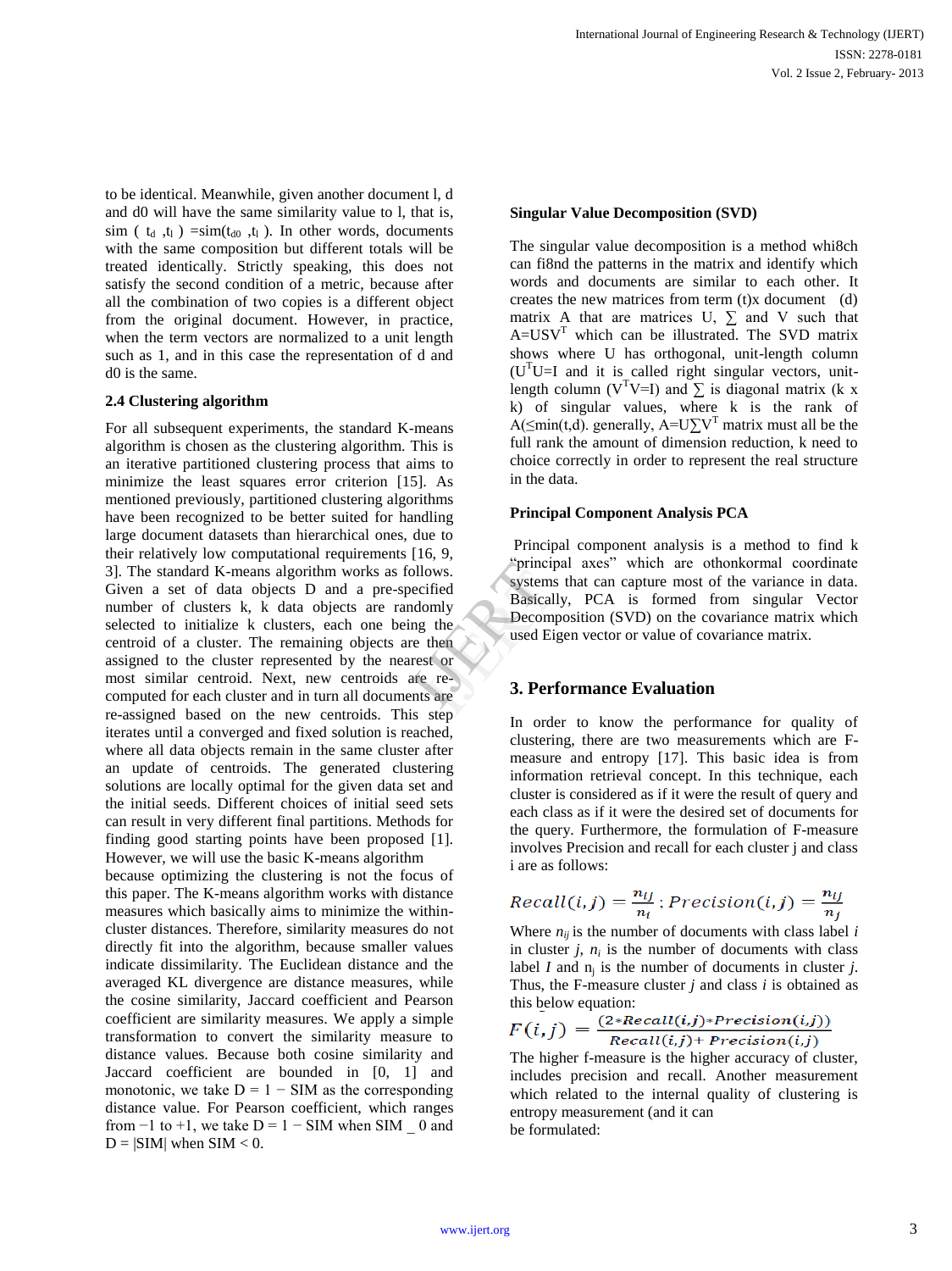# $E_j = -\sum_i P(i, j) \cdot \log P(i, j)$

Where,  $P(i, j)$  is probability that a document has class label *I* and is assigned to cluster *j.* Thus, the total entropy of clusters is obtained by summing the entropies of each cluster weighted by the size of each cluster:

$$
E = \sum_j \frac{n_j}{n} E_j
$$

Where, *nj* is size of cluster *j* and n is total document number in the corpus. The lower value of entropy, the higher quality of cluster internally.

### **3.1 Level-of-Detail Correlation Exploration**

The level-of-detail exploration of correlation clusters with the hierarchical quality threshold algorithm. Samples that are not in the current level being explored can be either hidden or de-emphasized respectively. Parallel coordinates show the correlation relation quantitatively. In our case, the number of axes in a level equals the number of samples. The thickness of each axis is in proportion to the number of samples it contains in the next level, which provides hint for user interaction. The user can simply click on an axis to see the detail or double click to return. For each level in the parallel coordinates, we sort the axes by their similarity so that sample correlation patterns can be better perceived. The samples along the path from the root to the current level are highlighted in white and green in the volume and parallel coordinates views, respectively. By linking the parallel coordinates view with the volume view, we enable the user to explore the hierarchical clustering results in a controllable and coordinated fashion. Example 1<br>
USE COMPOSE COMPANY<br>
In the SIGN Conference<br>
Setter 17 A.<br>
The SIGN CONFINENT CONFIDENT CONFIDENT CONTENT CONTENT OF THE SIGN CONTENT OF THE SIGN CONTENT OF THE SIGN CONTENT OF THE SIGN CONTENT OF THE SIGN CONTE

## **4. Conclusion**

The document clustering can be applied using concept space and cosine similarity. In this paper found that except for the Euclidean distance measure, the other measures have comparable effectiveness for the partitioned text document clustering task. Pearson correlation coefficient and the averaged measures are slightly better in that their resulting clustering solutions are more balanced and have a closer match with the manually created category structure. Meanwhile, the Jaccard and Pearson coefficient measures find more coherent clusters. Despite of the above differences, these measures' overall performance is similar. Considering the type of cluster analysis involved in this study, which is partitioned and require a similarity or distance measure, we can see that there are three components that affect the final results—representation of the objects, distance or similarity measures, and the clustering algorithm itself.

# **5. References**

[1] D. Arthur and S. Vassilvitskii. K-means++ the advantages of careful seeding. In Symposium on Discrete Algorithms, 2007.

[2] M. Craven, D. DiPasquo, A. McCallum, T. Mitchell, K. Nigam, and S. Slattery. Learning to extract symbolic knowledge from the World Wide Web. In AAAI-98, 1998.

[3] D. R. Cutting, J. O. Pedersen, D. R. Karger, and J. W. Tukey. Scatter/gather: A cluster-based approach to browsing large document collections. In Proceedings of the ACM SIGIR, 1992.

[4] M. Ester, H.-P. Kriegel, J. Sander, and X. Xu. A density-based algorithm for discovering clusters in large spatial databases with noise. In Proceedings of 2nd International Conference on KDD, 1996.

[5] N. Friburger and D. Maurel. Textual similarity based on proper names. In Proceedings of Workshop on Mathematical Formal Methods in Information Retrieval at 25th ACM SIGIR Conference, 2002.

[6] E. Han, D. Boley, M. Gini, R. Gross, K. Hastings, G. Karypis, V. Kumar, B. Mobasher, and J. Moore. Webace: A web agent for document categorization and exploration. In Proceedings of the 2nd International Conference on Autonomous Agents. 1998.

[7] A. Hotho, S. Staab, and G. Stumme. Wordnet improves text document clustering. In Proceedings of the SIGIR Semantic Web Workshop, Toronto,, 2003.

[8] A. K. Jain, M. N. Murty, and P. J. Flynn. Data clustering: a review. ACM Computing Surveys

(CSUR), 31(3):264–323, 1999.

[9] B. Larsen and C. Aone. Fast and effective text mining using linear-time document clustering. In Proceedings of the Fifth ACM SIGKDD International Conference on Knowledge Discovery and Data Mining, 1999.

[10] D. D. Lewis. Reuters-21578 text categorization test collection distribution 1.0.

http://www.research.att.com/ lewis, 1999.

[11] J. Lin. Divergence measures based on the Shannon entropy. IEEE Transaction on Information Theory, 37(1):145–151, 1991.

[12] D. Milne, O. Medelyan, and I. H. Witten. Mining domain-specific thesauri from wikipedia: A case study. In Proc. of the International Conference on Web Intelligence (IEEE/WIC/ACM WI'2006), 2006.

[13] J. M. Neuhaus and J. D. Kalbfleisch. Between- and within-cluster covariate effects in the analysis of clustered data. Biometrics, 54(2):638–645, Jun. 1998.

[14] M. F. Porter. An algorithm for suffix stripping. Program, 14(3):130–137, 1980.

[15] G. Salton. Automatic Text Processing. Addison-Wesley, New York, 1989.